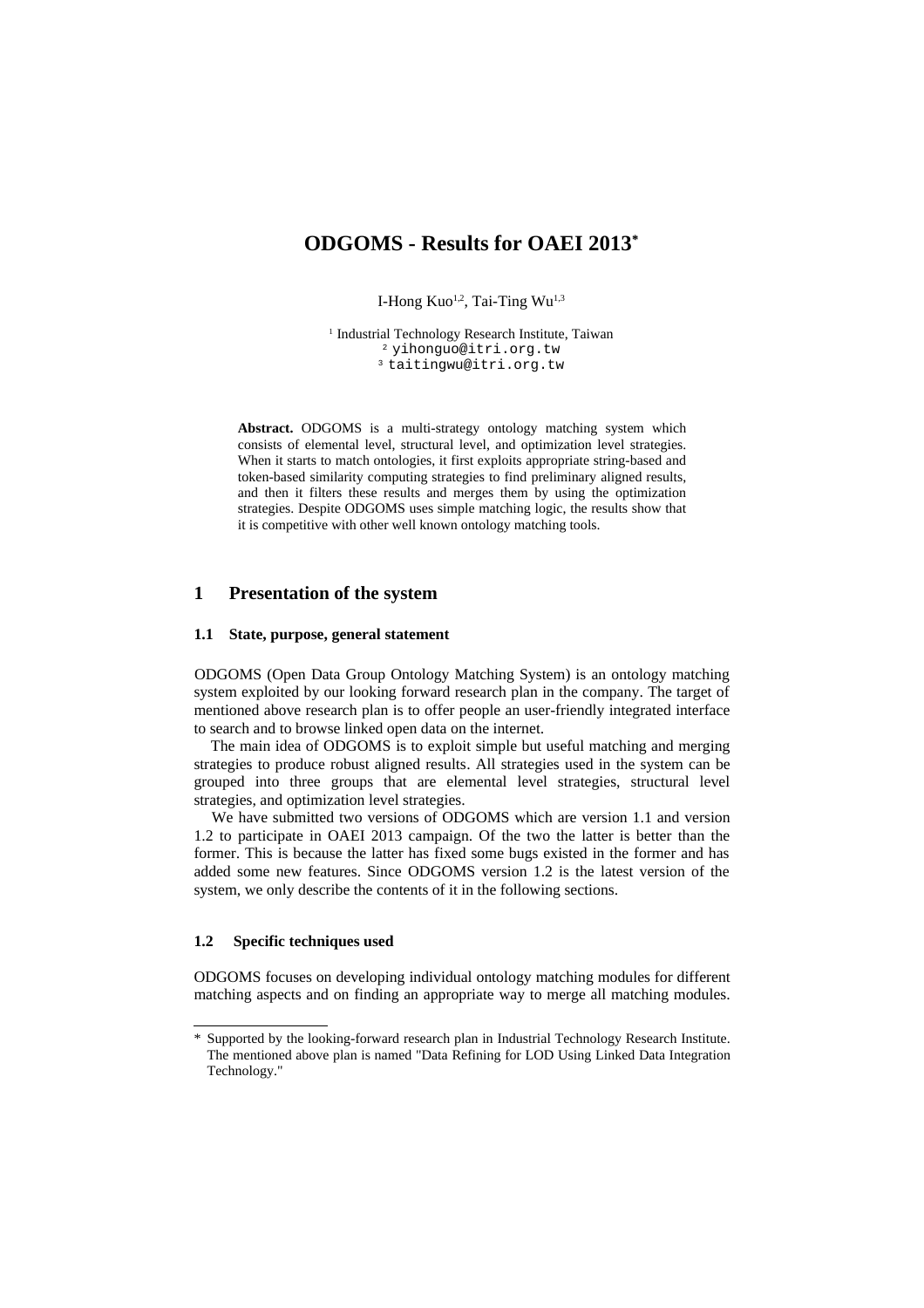Each matching module of ODGOMS can be exploited individually by setting filter threshold and the positions of input ontologies. The system architecture of ODGOMS is shown in Fig. 1.



**Fig. 1.** System architecture of ODGOMS

The workflow of ODGOMS shown in Fig. 1 is described as follows. It first reads input ontologies into the memory, then it runs all matching modules individually which are LabelMatcher, IDMatcher, LCSMatcher, SMOAMatcher, PurityMatcher, TFIDFMatcher, NETMatcher, PBCTMatcher, and PBCSMatcher. After that it uses a filtering module named ThresholdFilter to filter all aligned results stored in each matching module, and merges them in an special order by exploiting an optimizating module named AlignmentMerger. At last, it outputs the integrated aligned results. All modules are divided into three groups which are elemental level modules, structural level modules, and optimization level modules. The detailed description of mentioned above modules are described as follows.

### **1.2.1 Elemental Level Modules**

*LabelMatcher* For each entity in the first input ontology, this module finds a best matched entity in the second input ontology that has at least one common label (e.g. rdfs:label), and stores them as aligned results. Please note that it deletes non-English and non-Numeric characters from the labels of input entities and transforms the labels into lowercase characters before it starts to match entities.

*IDMatcher* The matching procedure of this module is the same as that of LabelMatcher, except that it finds a best matched entity in the second input ontology for each entity in the first input ontology that has identical ID (e.g. rdf:ID).

*LCSMatcher* It finds a best matched entity with highest LCS [5] (Longest Common Subsequence) similarity in the second ontology for each entity in the first input ontology and stores them as aligned results. When it computes the LCS similarity of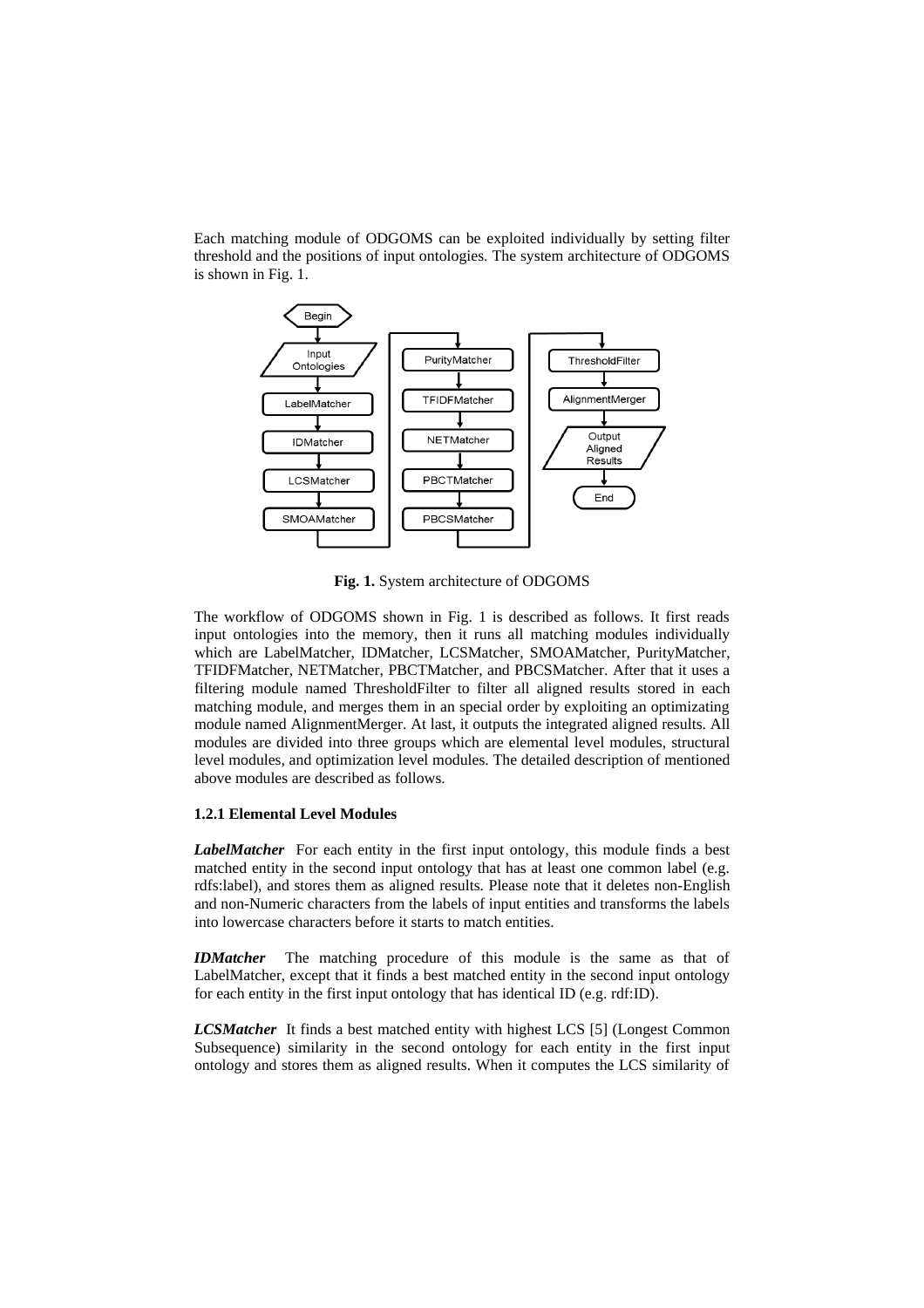two input entities, it first delete non-English and non-Numeric characters from all labels (e.g. rdf:ID, rdfs:label, rdfs:comment) of the input entities. Then it computes the LCS similarities of each pair of labels between the input entities and considers the highest similarity as the final similarity of the input two entities. The LCS similarity

of two input labels can be computed using the following equation:<br>LCS Similarity (A, B) =  $\frac{2 \times LCSlen(A, B)}{Length(A) + Length(B)}$ 

In above equation, A and B mean the input labels, function LCSlen(A,B) returns the length of longest common subsequence between A and B, and functions Length(A) and Length(B) returns the lengths of A and B respectively.

*SMOAMatcher* The matching procedure of this module is the same as that of LCSMatcher, except that it replaces the LCS similarity computing scheme with the SMOA [4] similarity computing scheme.

*PurityMatcher* The matching procedure of this module is similar to that of LabelMatcher and IDMatcher, except that it deletes all useless English stopwords (such as words "has") of all labels within the classes and properties in the input ontologies before it starts to match ontologies. It can find interesting aligned results such as the mapping of labels "has an Email" versus "email".

*TFIDFMatcher* This module matches only classes from different input ontologies based on the TF-IDF [1] Cosine similarity [2] computing scheme. The idea of exploiting text-mining techniques (such as TF-IDF representation) in the system is inspired by YAM++ version 2012 [6]. The matching procedure of this module is described as follows. For each class in the first input ontology, it computes the TF-IDF Cosine similarities of the class and all classes in the second ontology. Then it chooses the best matched class with highest similarity in the second ontology, and stores them as aligned results. When it tries to compute the TF-IDF Cosine similarity of two input classes, it first splits the all labels (e.g. rdf:ID and rdfs:label) of input classes into two English token sets, and then it computes the TF-IDF values of each token within the two token sets respectively. Please note that the TF value of a token means the frequency of this token appears in the token set, and the IDF value of a token means the inverted frequency of this token appears in all token sets that all classes hold in the ontology. After that, it normalizes the TF-IDF values of two token sets, considers them as two normalized TF-IDF vectors, and finally computes the Cosine similarity of these two TF-IDF vectors.

*NETMatcher* It finds a best matched class with highest NET (named-entity transformation) similarity in the second ontology for each class in the first input ontology and stores them as aligned results. When it tries to compute the NET similarity of two input classes, it first deletes non-English and non-Numeric characters of all labels (e.g. rdf:ID and rdfs:label) of input classes and splits them into tokens. Please note that if there are n tokens and n is no less than 2, then at least n-1 tokens leads by capital English character or numeric character. Then it computes the input classes' NET similarity using the following equation: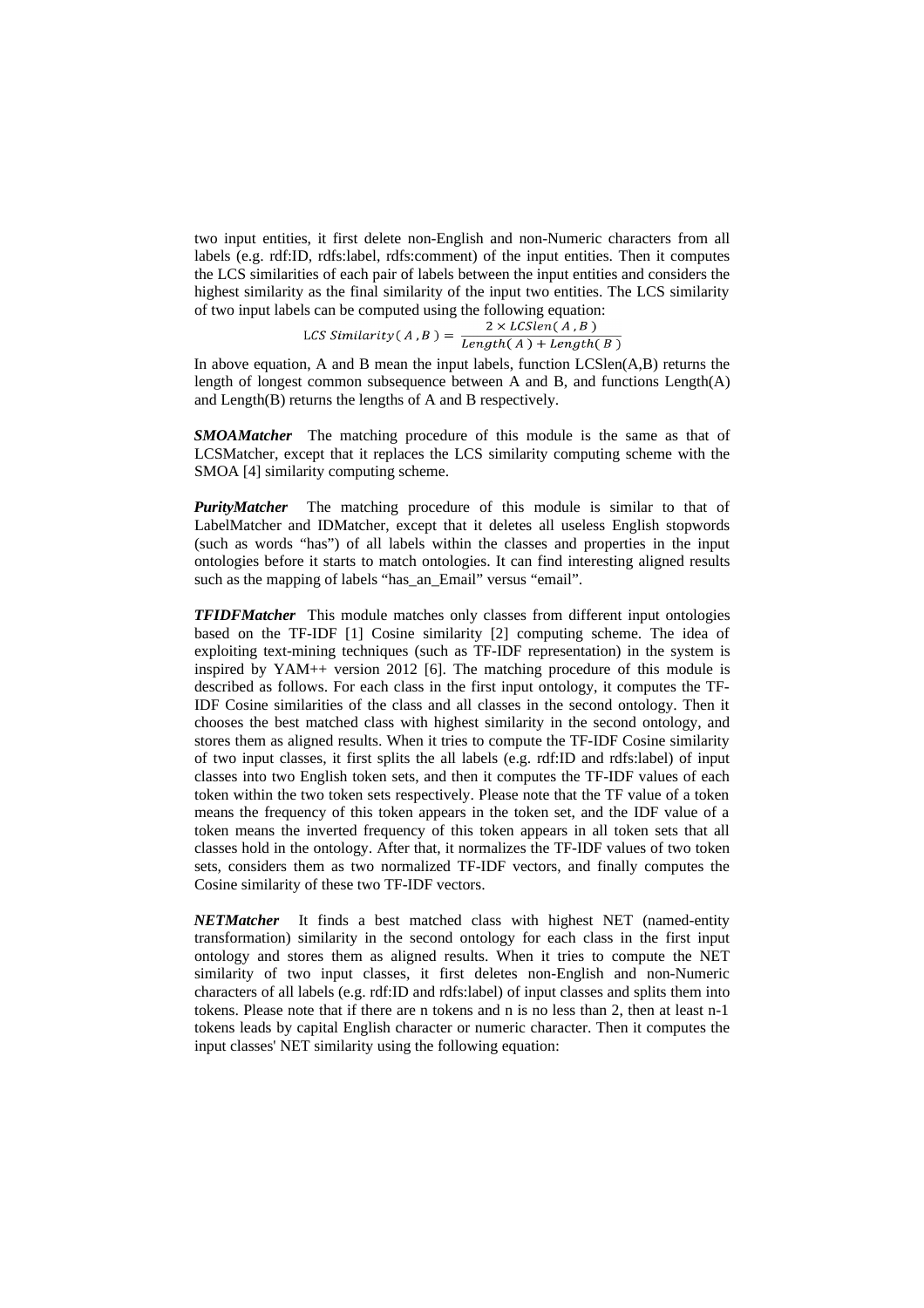*NETSimilarity*  $(A, B) = \frac{commonPrefix((A \cup B) - (A \cap B)) + commonToken(A \cap B)}{n}$ 

In above equation, A and B mean the token sets belong to different input classes, function commonTokens returns the total common tokens of input token sets, function commonPrefix returns the average of total common prefix characters versus total characters of all tokens within different input token sets. This module can find interesting aligned results such as the mappings of tokens "OWL" versus "Web Ontology Language" or "PCMembers" versus "Program Community Members", etc.

### **1.2.2. Structural Level Modules**

There are two structural level matching modules, PBCTMatcher and PBCSMatcher in the system now. The former computes classes' integrated similarities using tokenbased computing scheme and the latter computes them using string-based ones. The ideas of the above matching modules are derived from the matcher NameAndPropertyAlignment of Alignment API 4.5 [3].

*PBCTMatcher* The full name of it is Property-based Class Token Matcher. For each class in the first input ontology, it finds a best matched class with highest integrated similarity in the second input ontology. It computes input classes' integrated similarities by combining the input classes' similarities and their properties'

similarities using the following equation:<br> *Integrated Similarity* =  $\begin{cases} 0.5 \times CS_{tfidf} + 0.5 \times PS_{tfidf} & \text{if } PS \ge 0.5 \\ 0 & \text{if } PS < 0.5 \end{cases}$ if  $PS < 0.5$ 

In the above equation,  $CS_{\text{tfidf}}$  means the TF-IDF Cosine similarity between the input classes, and  $PS_{tfidf}$  means the TF-IDF Cosine similarity between the belonged properties of input classes. The computing procedure of TF-IDF Cosine similarity is the same as that of TFIDFMatcher.

*PBCSMatcher* The full name of it is Property-based Class String Matcher. It's like PBCTMatcher, except it computes input classes' integrated similarities using LCS (Longest Common Subsequence) similarity computing scheme rather than using TF-IDF similarity computing scheme in PBCTMatcher.

#### **1.2.3. Optimization Level Modules**

*ThresholdFilter* It filters the stored aligned results in each matching module according to the default filter threshold, respectively. Each aligned result whose similarity is lower than the specified filter threshold is deleted from the original matching module.

*AlignmentMerger* It merges all stored aligned results of each matching module by a special order. The merging type of AlignmentMerger is called Absorb. That means when it merges the aligned results of two matching modules, it preserves all aligned results of the former and filters any aligned results of the latter which is partly or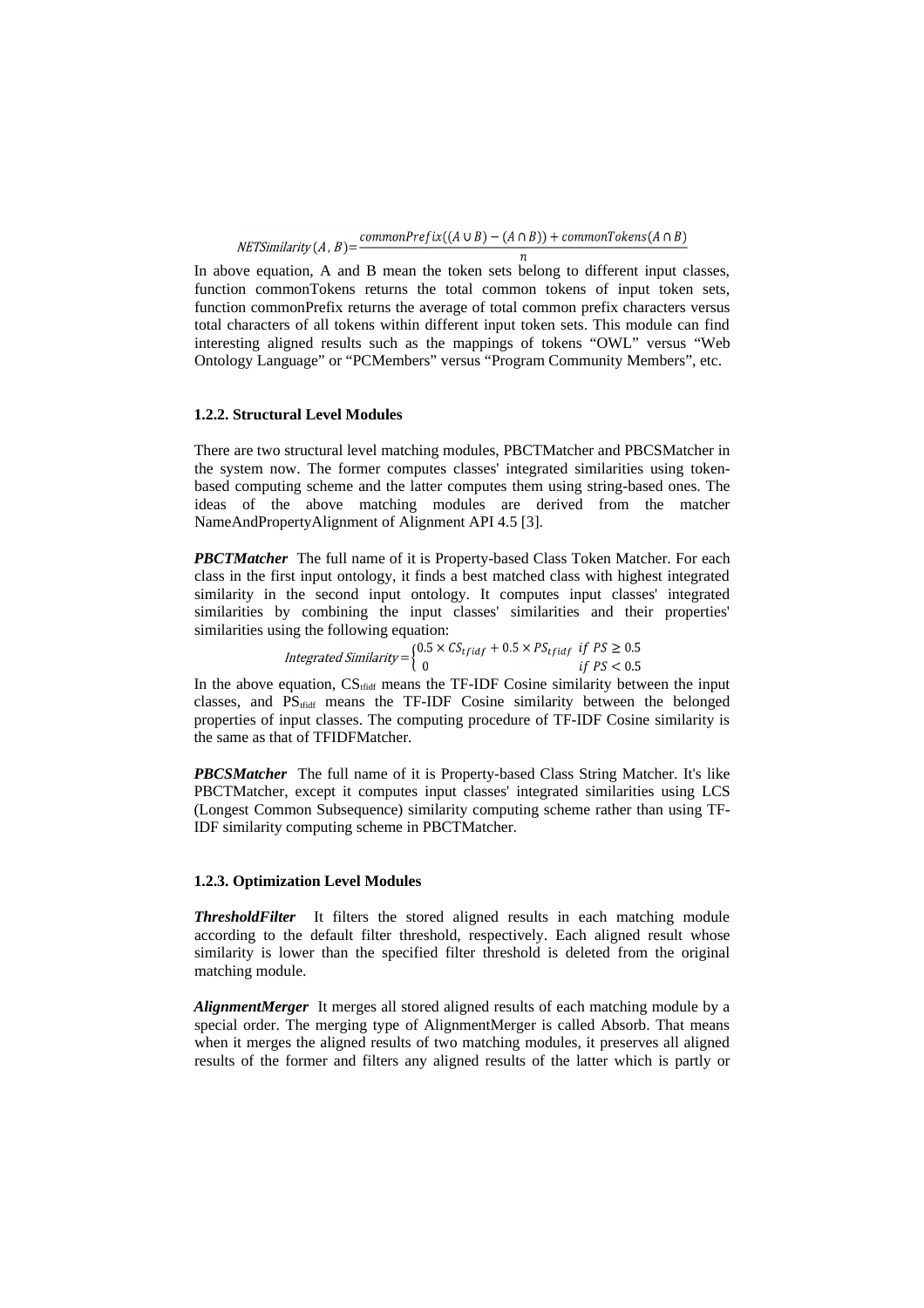completely overlapped in the former. A merging example of AlignmentMerger is given in Fig. 2.

$$
A_1 \longrightarrow \bigoplus -A_2
$$

Fig. 2. A merging example of AlignmentMerger.

In Fig. 2, AlignmentMerger is to merge the aligned results of the matching modules  $A_1$  and  $A_2$ . Let  $C_{i,j}$  be the j<sub>th</sub> object in ontology i. If the aligned results in  $A_1$  are  $\{ \langle C_{1,1}, C_{2,1} \rangle, \langle C_{1,2}, C_{2,4} \rangle \}$  and the ones in A<sub>2</sub> are  $\{ \langle C_{1,2}, C_{2,5} \rangle, \langle C_{1,3}, C_{2,8} \rangle \}$ . Because  $\langle C_{1,2}, C_{2,5}\rangle$  in A<sub>2</sub> is partly overlapped with  $\langle C_{1,2}, C_{2,4}\rangle$  in A<sub>1</sub>, the merged aligned results are thus  $\{ \langle C_{1,1}, C_{2,1} \rangle, \langle C_{1,2}, C_{2,4} \rangle, \langle C_{1,3}, C_{2,8} \rangle \}$ .

#### **1.3 Adaptations made for the evaluation**

ODGOMS uses the same parameters to run each experiment in all tracks of OAEI 2013. The parameters are divided into two groups as follows.

The first group of parameters includes the default filter thresholds used by module ThresholdFilter in the system, which are set to be 1.0 for modules LabelMatcher, IDMatcher, and SMOAMatcher, 0.87 for modules LCSMatcher, PurityMatcher, and NETMatcher, 0.8 for module PBCSMatcher, 0.781 for module TFIDFMatcher, and 0.3 for module PBCTMatcher, respectively.

The second group of parameters includes the merging order used by module AlignmentMerger in the system. The mentioned above merging order is : LabelMatcher, IDMatcher, LCSMatcher, SMOAMatcher, PurityMatcher, TFIDFMatcher, NETMatcher, PBCTMatcher, and PBCSMatcher.

#### **1.4 Link to the system and parameters file**

The readers can download execution files of all versions of ODGOMS from our Google SkyDrive download position<sup>[1](#page-4-0)</sup>, and test them using SEALS client 4.1. Please refer to SELAS client tutorial<sup>[2](#page-4-1)</sup> to learn more testing examples.

# **2 Results**

In this section, the OAEI 2013 official results of ODGOMS are listed in from Table 1 to Table 5, and they can be find on the OAEI 2013 website too.

Since some tasks in Largebio track are time-consuming and ODGOMS cannot finish those tasks in 18 hours, we have run ODGOMS for three lightweight tasks of Largebio track by SEALS client 4.1 at local side, and have listed the results in Table 6. The mentioned above experiments are executed on a PC with Intel Core i7-3770S CPU (3.10GHz), 4GB RAM, and Ubuntu 12.04 LTS (64-bit version).

<span id="page-4-1"></span><span id="page-4-0"></span><sup>1</sup>ODGOMS download position:<http://goo.gl/SKkhnU> 2<http://oaei.ontologymatching.org/2013/seals-eval.html#tutorial>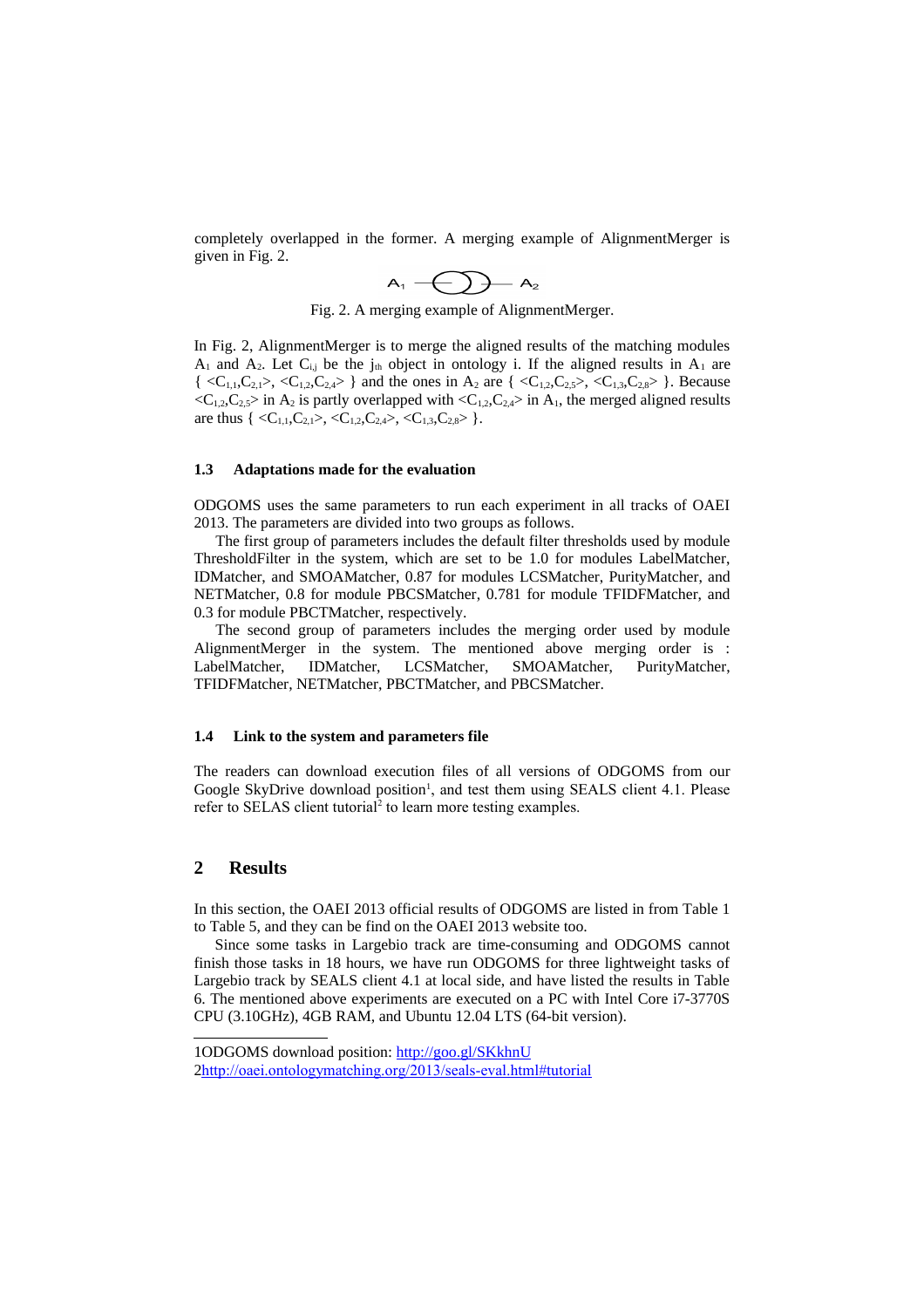## **2.1 Benchmark**

The official results of ODGOMS version 1.2 released from OAEI 2013 website are listed in Table 1.

| Test Datasets                  | Precision | Recal1 | F-Measure | Execution Time(s) |
|--------------------------------|-----------|--------|-----------|-------------------|
| Benchmark - biblioc            | 0.99      | 0.55   | 0.71      | 100               |
| Benchmark – biblioc (weighted) | 0.98      | 0.54   | 0.70      | 100               |

Table 1. The results for Benchmark track.

### **2.2 Anatomy**

The official results of ODGOMS version 1.2 released from OAEI 2013 website are listed in Table 2.

| Test Datasets     | Precision | Recal1 | F-Measure | Execution Time(s) |
|-------------------|-----------|--------|-----------|-------------------|
| Anatomy Testsuite | 0.979     | 0.712  | 0.824     | 1.212             |
| $\sim$ $\sim$     |           |        |           |                   |

Table 2. The results for Anatomy track.

#### **2.3 Conference**

The official results of ODGOMS version 1.2 released from OAEI 2013 website are listed in Table 3. In Table 3, the pre-test results (ra1) are listed in the first row, and the blind-test results (ra2) are listed in the second row.

| Test Datasets              | Precision | Recall | F-Measure | Execution $Time(s)$ |
|----------------------------|-----------|--------|-----------|---------------------|
| Conference Testsuite (ra1) | 0.74      | 0.60   | 0.66      | 19                  |
| Conference Testsuite (ra2) | 0.7       | 0.55   | 0.62      | 19                  |

Table 3. The results for Conference track.

#### **2.4 Multifarm**

The official results of ODGOMS version 1.2 released from OAEI 2013 website are listed in Table 4.

| Test Datasets                        | Precision | Recal <sub>1</sub> | F-Measure | Execution Time(s) |
|--------------------------------------|-----------|--------------------|-----------|-------------------|
| Multifarm - Different ontologies (i) | 0.26      | 0.06               | 0.10      | 2,640             |
| (ii)<br>Multifarm - Same ontologies  | 0.47      | 0.03               | 0.05      |                   |

Table 4. The results for Multifarm track.

The results show that the F-Measures of the MultiFarm track are not good. We think the reasons for these results are that ODGOMS is not designed to match ontologies which are written in completely different languages yet.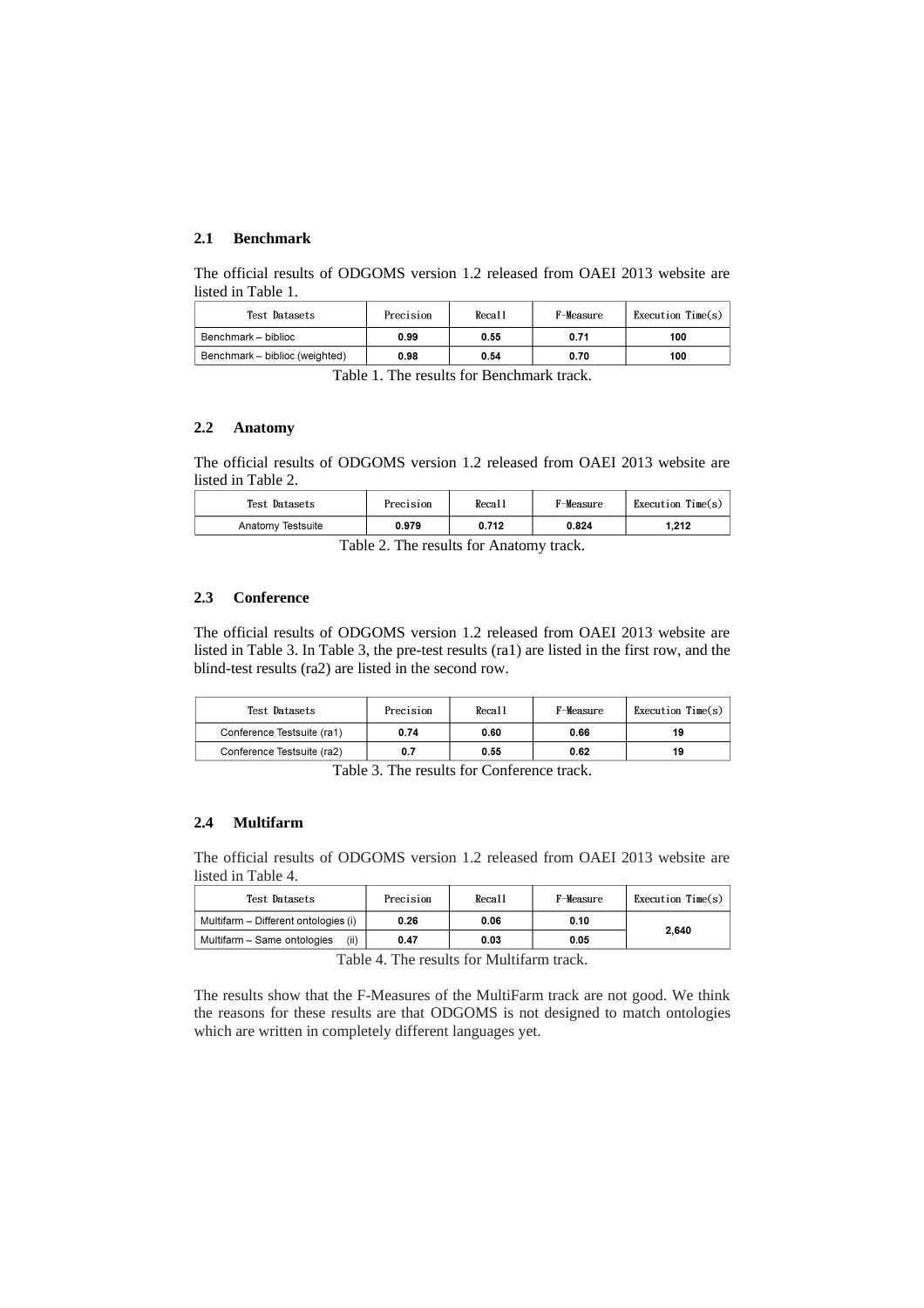# **2.5 Library**

The official results of ODGOMS version 1.1 (not version 1.2 in this track) released from OAEI 2013 website are listed in Table 5. In this track, ODGOMS got the highest F-measures of all attended systems. By the way, in our local test the results of ODGOMS version 1.2 is slightly better than it of version 1.1.

|                            |       | F-Measure | Execution Time(s) |
|----------------------------|-------|-----------|-------------------|
| 0.698<br>Library Testsuite | 0.830 | 0.758     | 27.936            |

Table 5. The results for Library track.

### **2.6 Largebio**

We run ODGOMS for three small tasks of Largebio track by SEALS client 4.1 at local side. The results are listed in Table 6. In Table 6, the F-Measures are identical to the official results released on OAEI 2013 website except the execution time of the former are faster than the latter. The results of SNOMED-NCI (small) are not shown in the official results on OAEI 2013 website since its execution time exceeded the maximum limit of 18 hours.

| Test Datasets      | Precision | Recall | F-Measure | Execution $Time(s)$ |
|--------------------|-----------|--------|-----------|---------------------|
| FMA-NCI (small)    | 0.953     | 0.831  | 0.888     | 6,578               |
| FMA-SNOMED (small) | 0.862     | 0.570  | 0.686     | 30.046              |
| SNOMED-NCI (small) | 0.873     | 0.622  | 0.726     | 245,434             |

Table 6. The results for Largebio track.

### **3 General Comments**

### **3.1 Comments on the results**

The official results of OAEI 2013 show that ODGOMS is competitive with other well known ontology matching systems in all OAEI tracks, especially in Library track it got the highest F-measures of all attended systems. The worst performance is happened in Multifarm track. The reason is that ODGOMS is not designed to deal with purely multilingual ontology matching problems yet.

### **3.2 Discussions on the way to improve the proposed system**

ODGOMS exploits simple string-matching schemes and text-mining techniques to match ontologies now. It suffers from the following two problems. The first one is that it cannot optimize the results for each matching question automatically. The second one is that it cannot perfectly deal with purely multilingual ontology matching problems.